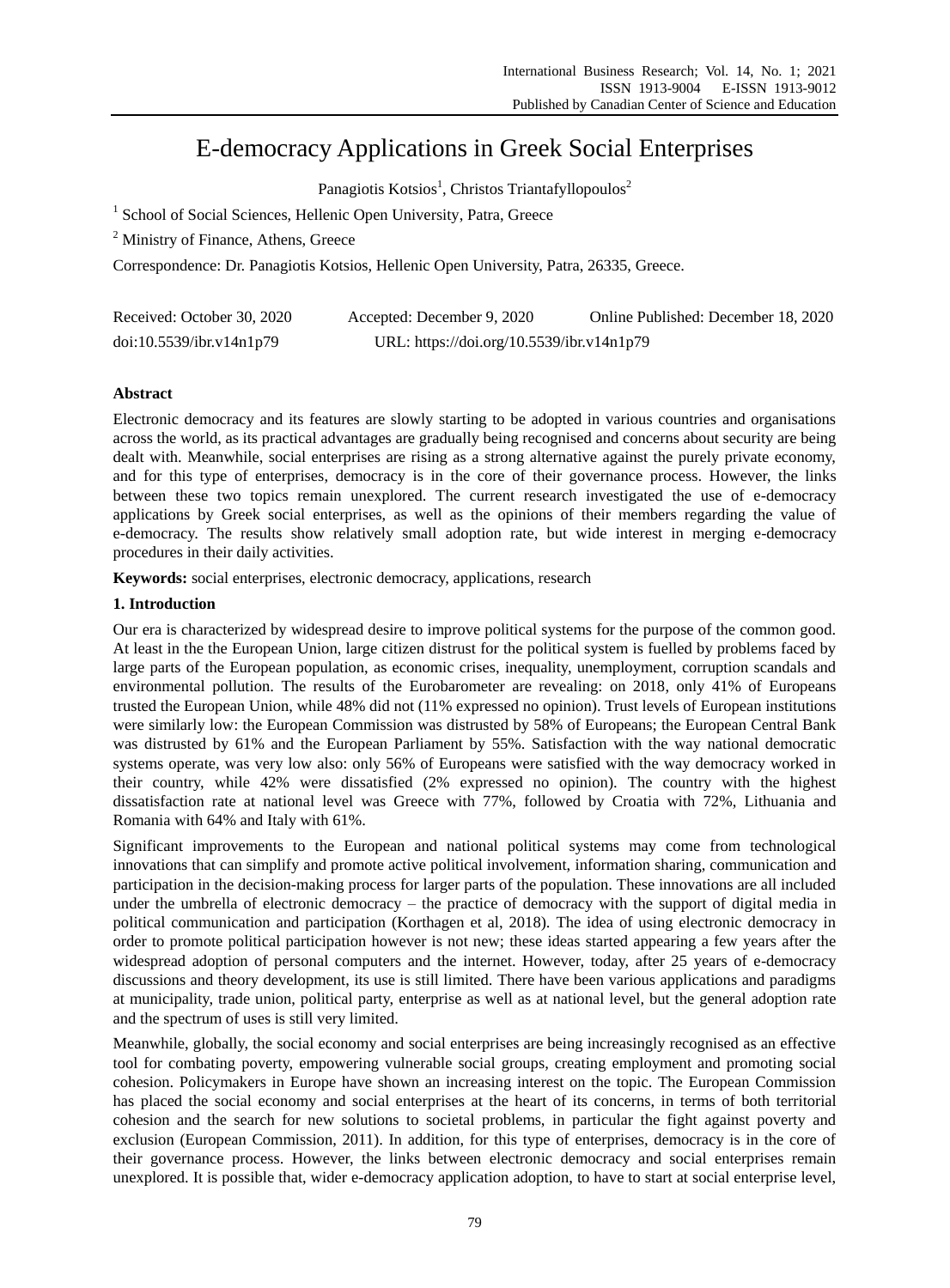in order to evolve, adapt and pass into much larger audiences.

On this context, the goal of this research was to explore the use of e-democracy applications by Greek social enterprises, as well as the opinions of their members regarding the value of e-democracy. The research starts with a short literature review about social economy and social enterprises, the state of social economy in Greece and the role of democratic procedures in the governance of social enterprises. Next is a description of the term electronic democracy and the progress in its implementation, followed by an outline of the specific research questions. After is a description of the methodology that was applied for the data collection, and the presentation of the results from the online search and the survey on Greek social enterprises. The last part of the study includes the conclusions, limitations and directions for future research.

#### **2. Literature Review**

## *2.1 Social Economy*

The term social economy appeared in economic literature for the first time in 1830, by the French economist Charles Dunoyer, in a treatise advocating an ethical approach to economics (Monzon and Chaves, 2012). Since then, the concept of social economy has evolved and transformed in order to keep pace with the developments in the organizations that are related with it (Noya & Clarence, 2007). Mertens (1999) placed social economy between the private and the public sector, while the term social economy has in the past been attributed to a number of alternative concepts, such as the third sector, the non-profit sector, the solidarity economy, the alternative economy and the non-profit economy (Westlund, 2003). Nikolaou (2014) mentions that the social economy exists in order to meet social needs that the private sector is not willing to cover due to the absence of sufficient profits and the public sector cannot cover due to lack of financial resources. Uluorta (2009) describes the social economy as a set of networks that operate outside the market economy and the state, and are intended to ensure social reproduction. Correspondingly, Noya and Clarence (2007, p. 10) argue that "*what is critical to the idea of social economy is that it seeks to capture both the social and the economic element, and this is inherent in those organizations that occupy the space between the market and the state* ".

However, despite efforts by academics, international organizations, EU institutions, national governments and representatives of the social economy, to produce a common analytical framework, there is still no universally accepted definition of social economy. This is due to the fact that the social economy comprises various activities, many forms of entities carrying out these activities, and difficulty to distinguish these entities from other private economic actors and the public sector (Liger et al, 2016). The European Commission's Directorate-General for Internal Market, Industry, Entrepreneurship and SMEs (2019) mentions that the social economy aims to generate profits for people who are not investors or owners of a business. Liger aet al (2016), in their report for the European Commission, proposed the following definition: "*the social economy consists of private, officially organized enterprises and networks operating under democratic and participatory decision-making processes, producing commercially non-goods and services*" (p. 28). In this context, the authors proposed some key features for the classification of actors in the social economy and their separation from other enterprises:

• The supremacy of the individual: the social economy is based on the supremacy of the individual and social goals over capital,

• Sustainable development: the overall objective of social economy activities does not emphasize the pursuit of profit and its distribution to owners,

• Social and economic equilibrium: in the performance of their activities, social economy actors focus on social objectives;

• Democratic governance and ownership: the actors of the social economy operate according to democratic, transparent and participatory decision-making processes.

The main operators of social economy and entrepreneurship are social enterprises. The term covers a wide range of legal forms of business, organizations, initiatives, activities and industries, with several differences from country to country. The European Commission's Social Enterprise Initiative mentions that "*a social enterprise is an operator in the social economy whose main objective is to have a social impact rather than make a profit for their owners or shareholders. It operates by providing goods and services for the market in an entrepreneurial and innovative fashion and uses its profits primarily to achieve social objectives*" (p.2). More specifically the Commission uses the term 'social enterprise' to cover the following types of business:

- Those for which the social purpose of the common good is the cause of commercial activity,
- Those in which profits are reinvested mainly for the attainment of that social purpose,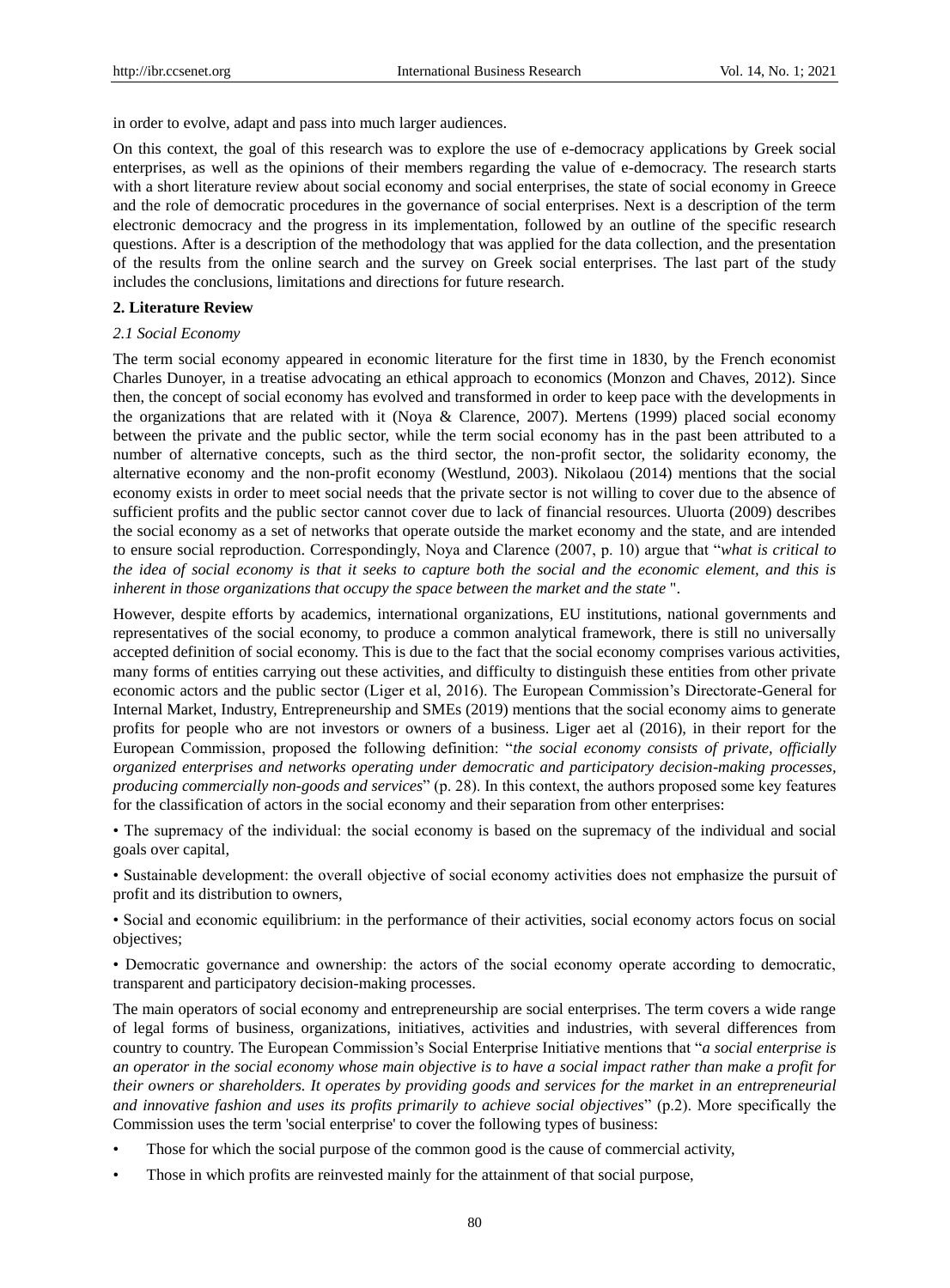• Those where the method of organization or system of ownership reflects their mission, using democratic or participatory principles or focusing on social justice.

The main actors of social economy and entrepreneurship in the European Union are: a) cooperatives, b) mutuals, c) associations, d) foundations and e) other types of social enteprises (Monzon & Chaves, 2012). Today, its estimated that there are approximately 2 million social economy entities in Europe, representing around 10-12 % of all European businesses. Traditional social economy entities (co-operatives, affiliates and mutuals) employed over 14 million people in 2010, accounting for 6.5% of the total economically active population of the EU, from 11 million and 6.5% in 2002 (European Commission, 2019).

#### *2.2 Social Economy in Greece*

Greece has a long history within the era of social economy, even though its official recognition was quite recent. The Common Company of Ampelakia, a very successful agriculture and manufacturing cooperative, founded in 1750 in the prefecture of Thessalia in Central Greece, is considered the first modern cooperative of the world. However, the official legislation on social enterprises in Greece begins with Law 602 of 1914 and the recognition of agricultural cooperatives, the publication of the Civil Code of 1946 about non-profit civil societies, Law 1667 of 1986 about civil cooperatives and law 2716 of 1999 about Social Limited Liability Cooperatives.

The most recent Law on Social and Solidarity Economy is 4430/2016, which defined the Social and Solidarity Economy as: "*all economic activities based on an alternative form of organization of production, distribution, consumption and reinvestment relations based on principles of democracy, equality, solidarity, cooperation, and respect for human beings and the environment*". This law recognises as Social and Solidarity Entities: a) Social Cooperative Enterprises; (b) Social Limited Liability Cooperatives, c) Workers' Associations and d) any other non-sole proprietorship entity with established legal identity that follows the rules about dispersion of profits, democratic governance and some more criteria.

Regarding their number of entities that fall on the general category of the social economy, in 2019, across the country, there were 608 active agricultural cooperatives (Ministry of Agricultural Development, 2019), 590 active civil cooperatives (National Business Registry), 1.363 Social Cooperative Enterprises 28 Social Limited Liability Cooperatives and 25 Workers' Associations, (Ministry of Labor and Social Affairs, 2019). There are no available open data about the number of Civil Societies, Unions, foundations etc.

#### *2.3 Democratic Governance*

As mentioned earlier, perhaps the most distinct characteristic of social enterprises, apart from the pursuit of social goals along with the economic ones, is democratic governance. All the reports from the European Commission and the European Parliament refer to the democratic governance as a key characteristic of social enterprises. The International Cooperative Alliance (ICA) in 1995 adopted the revised Statement on the Cooperative Identity which contains the definition of a cooperative, the values of cooperatives, and the seven cooperative principles. The 2nd principle is Democratic Member Control: "*Cooperatives are democratic organisations controlled by their members, who actively participate in setting their policies and making decisions*". In the US, the National Business Cooperative Association also adopts the same principles about democratic member control, and almost in every other country around the world, social enterprises are related with democratic management. In Greece, as mentioned earlier, all the legislation that is related with cooperatives and social enterprises, has clear guidelines for democratic procedures in the decision-making process (e.g. Law 4430/2016, Art.3, par. 4.

## *2.4 Electronic Democracy*

Electronic democracy (or e-democracy) is a term that describes a broad scope of practices involving the online engagement of the public in political decision making and opinion forming (Korthagen et al, 2018). Lidén (2012) defined e-democracy as the use of information and communication technologies in democratic political processes concerning information, discussion and decision-making. The history of how electronic democracy developed though the last decades is described by Vedel (2006). Electronic democracy is gradually been recognized as an effective tool for promoting active political participation, information sharing, collective decision making, transparency and accountability.

Electronic democracy as a system can include various activities, from emails and forums, to live broadcasts and full electronic voting. The most common applications, nowadays, include online discussion forums, email communication with politicians, electronic campaigns, electronic surveys, electronic polls, blogs and e-petitions. Electronic democracy as a system is not fully implemented anywhere in the world, although several initiatives and applications have taken place both at national and local level. A recent report from the European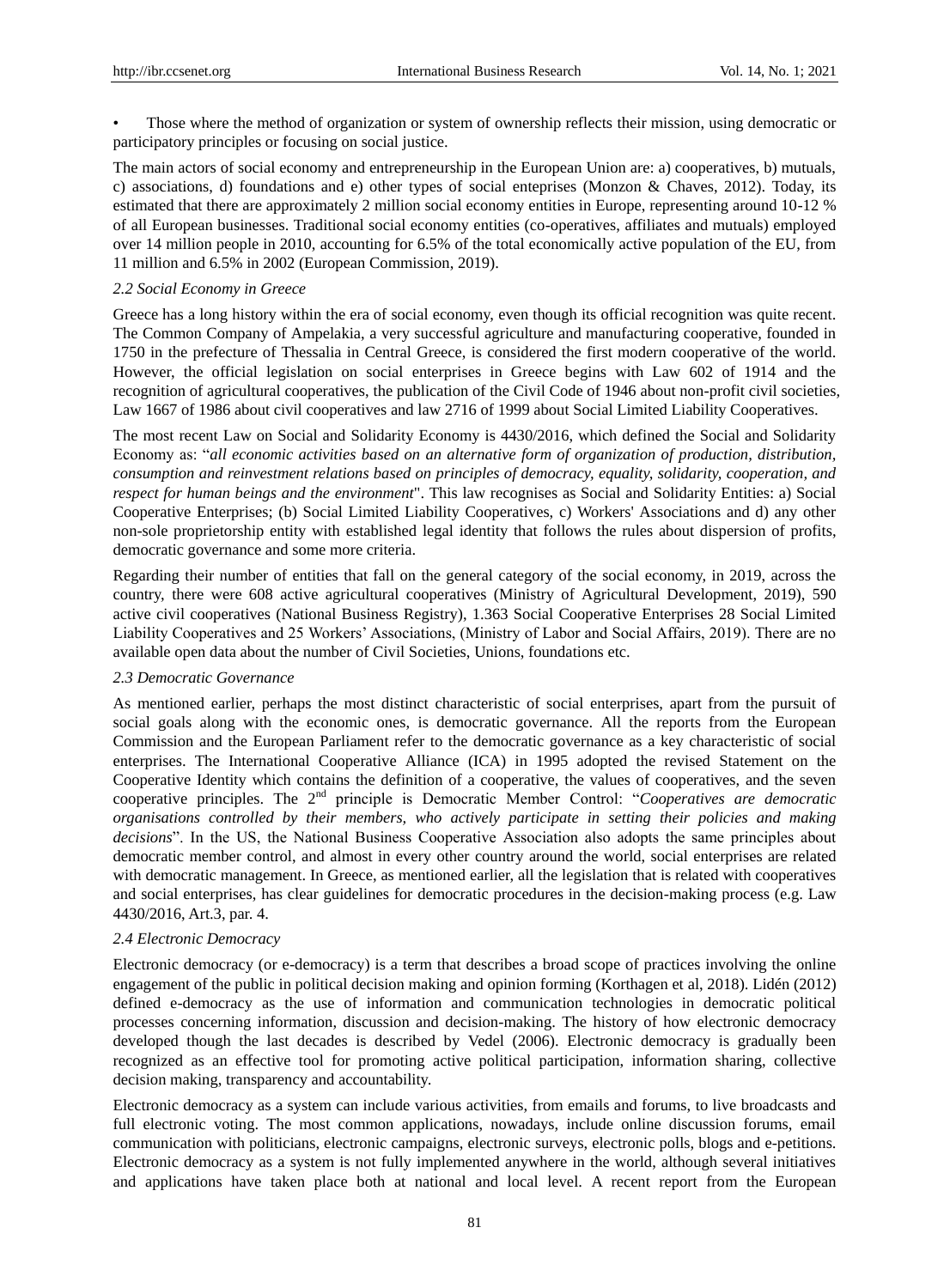Commission (2018, p.4), describes several electronic democracy initiatives and applications that have taken place both within and outside Europe.

The most distinctive feature of electronic democracy is electronic voting (e-voting). E-voting as a term encompasses a broad range of electronic systems that support the recording, the casting and/or the counting of votes in an election or referendum process (ACE, 2015). The design, trial and application of electronic voting systems has a history of more than 30 years, having started in Brazil in 1985. Today, several countries are examining the introduction of remote Internet voting and are trying pilot projects (e.g. Switzerland, Portugal, Brazil). A few countries have concluded the testing phase and either refrained from introducing it (e.g. Norway), or they have introduced it as a standard voting channel (e.g. Estonia). Because of security concerns there is, in some countries, a strong opposition to any kind of e-voting method, including voting machines in polling stations as well as the use of the Internet for voting at national elections or referendums. Alvarez & Hall (2008) in their book describe the e-voting process and the challenges that are faced for its widespread acceptance and adoption.

It also worth mentioning that since 2009, the Council of Europe has issued Recommendation CM/Rec(2009)1, which is the first international legal instrument to set standards in the field of e-democracy. It offers all European governments and other stakeholders substantial guidelines and principles when dealing with e-democracy. It is accompanied by an Explanatory Memorandum and a number of practical tools prepared for those who require hands-on information about combining modern information and communication tools and democratic requirements and practice.

Despite the large potential and increased importance that e-democracy has received over the last decades, and the availability of technological tools, e-democracy adoption remains limited. Van Dijk (2012), in his research, concluded that after decades of e-democracy and e-participation practices at all levels of policy making, from municipalities to transnational bodies, the reality has been sobering. Evidence of the realization of e-democracy supporting public debate, deliberation and community building is mixed, with "*no perceivable effect of these debates on decision making of institutional politics*" (p.53). Norris et al (2012) concluded that at a local level, e-democracy innovations are scarce, financial support for development is rare and there is little enthusiasm for formalized e-democratic development amongst the key actors, including citizens. Varbanov (2015) highlights technology-related problems related with e-democracy adoption (as the availability of access to the Internet for individuals and businesses; the implementation of an e-government strategy etc.), as well as other types of obstacles as the Internet culture, readiness of citizens and authorities to implement the idea of e-democracy; and the availability of effective democratic mechanisms.

## *2.5 Research Questions*

As a conclusion, electronic democracy and its features have low adoption rates, but are slowly starting to be used in various countries across the world, as their practical advantages are gradually being recognised and concerns about security are being dealt with. On the other side, social enterprises are rising as a strong alternative against the purely private economy, and for this type of enterprises one of the most distinctive features is democratic governance. However, the use of e-democracy applications in social enterprises remains unexplored. On this context, the current research tried to explore the possible connections between these two topics, by answering the following research questions:

- a) Which e-democracy applications can be implemented in social enterprises?
- b) Are Greek social enterprises familiar with electronic democracy?
- c) Which electronic democracy applications do they use and how often?
- d) What is the opinion of social enterprises about the practical value of e-democracy?
- e) How willing would they be to try using e-democracy in their enterprise?

These research questions were answered through the methodology described below.

#### **3. Method**

In order to answer the first research question, there was an extensive online research, for free or paid, electronic democracy applications. For the rest 4 questions, the researchers organised an electronic survey, by e-mailing an online questionnaire to all the members of the Greek Social Economy Registry (1494 active members). The Greek Social Economy Registry is freely accessible online, in the website of the Greek Ministry of Labour, and the e-mail adresses used were those officially declared by each cooperative in their contact details. The e-mail provided an analytical description of the research and its goals, as well as the contact details of the researchers.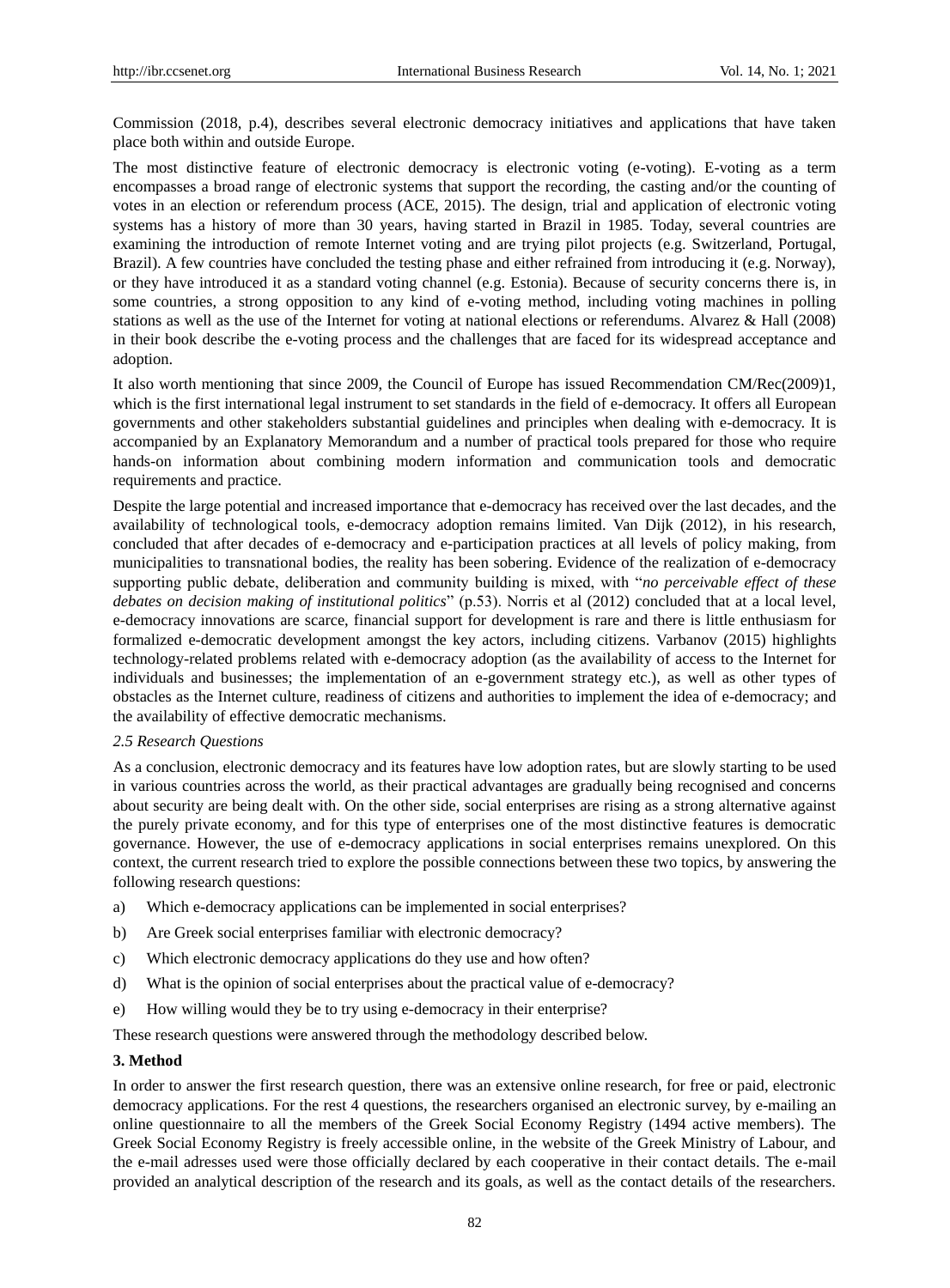For those cooperatives that chose to proceed with answering, a link was provided to the online questionnaire. The questionnaire had three parts:

The first part was asking for basic demographic information about the social enterprise (year of establishment, prefecture, number of members, main sectors of activity).

• The second part had three questions: one about the social enterprise members' familiarity with computers and the Internet, a second about familiarity with electronic democracy and a third one about the use and frequency of use of various e-democracy applications.

The third part had two closed and one open-end question. The first question was asking their opinion about the value of electronic democracy for social enterprises. The second was open-ended and was asking their opinion about the business aspects that e-democracy could be useful. The last question was closed-ended and was asking about their intention to use such applications. In the end there was space for general comments.

It must also be noted that except from the first part, all other questions were optional to answer. Answers were accepted during the period from the  $5<sup>th</sup>$  to the 30<sup>th</sup> of September 2019.

## **4. Results**

#### *4.1 Electronic Democracy Applications*

Through an online search, the researchers recorded a large number of electronic applications and platforms that can be used for electronic democracy purposes. These are the following:

- A. Emails: Through emails the members of a social enterprise can communicate, exchange information, discuss, share news, express opinions and also vote, especially in cases of social enterprises with a small number of members.
- B. Blogs: A blog is a website published on the World Wide Web that allows the publication of information and discussion among the visitors of the website. A blog can be free for everyone to visit, or accessible only for registered users, and editing rights may vary from one to many users. Through weblogs the members of a social enterprise, again can communicate, exchange information, discuss, share news, express opinions and also vote.
- C. Forums: An Internet forum is an online discussion site where people can hold conversations in the form of posted messages. Depending on the access level of a user or the forum set-up, a posted message might need to be approved by a moderator before it becomes publicly visible. Forums are structured in "threads" or topics. Through electronic forums the members of a social enterprise can perform the same functions as those described before.
- D. Electronic petitions: A petition refers to a formal written request, typically signed by many people, appealing to an authority with respect to a particular cause. An electronic petition is a form of petition which is signed online, usually through a form on a website. Visitors sign the petition by adding their details such as full name and email address. Social enterprise members can use petitions in order to address requests to the managers of an enterprise, local authorities or even the government.
- E. Social Media: The term social media refers to electronic platforms and websites that enable the communication and interaction between groups of people. Social media are accessed online though phones, tablets or computers and allow the exchange of news, opinions, files and information among users. There are different types of social media, with different characteristics regarding their functionality. As with web blogs, through social media the members of a social enterprise, can communicate, exchange information, discuss, share news, express opinions and also vote.
- F. E-voting platforms: Electronic voting platforms enable the casting and counting of votes in an election or referendum process. They provide the ability to the members of a social enterprise, especially when they are many in number, to vote for issues like the selection of the managing board, policies, strategic directions, mergers, the launch of new products and almost any other business aspect.
- G. Business intelligence platforms: Business intelligence (BI) comprise the strategies and technologies used by enterprises for the analysis of business information. BI platforms can enable social enterprises to process, analyse and easily share data with all users within an enterprise. This procedure is very useful for reasons of transparency, decision making and control.

#### *4.2 Questionnaire Replies*

While sending out the informative email with the online questionnaire to the members of the Social Economy Registry, it was noted that 10 social enterprises' (SE) e-mail addresses were inactive, 34 e-mail addresses could not receive the e-mail for technical reasons (e.g. blocked) and 70 e-mail addresses were wrong. These technical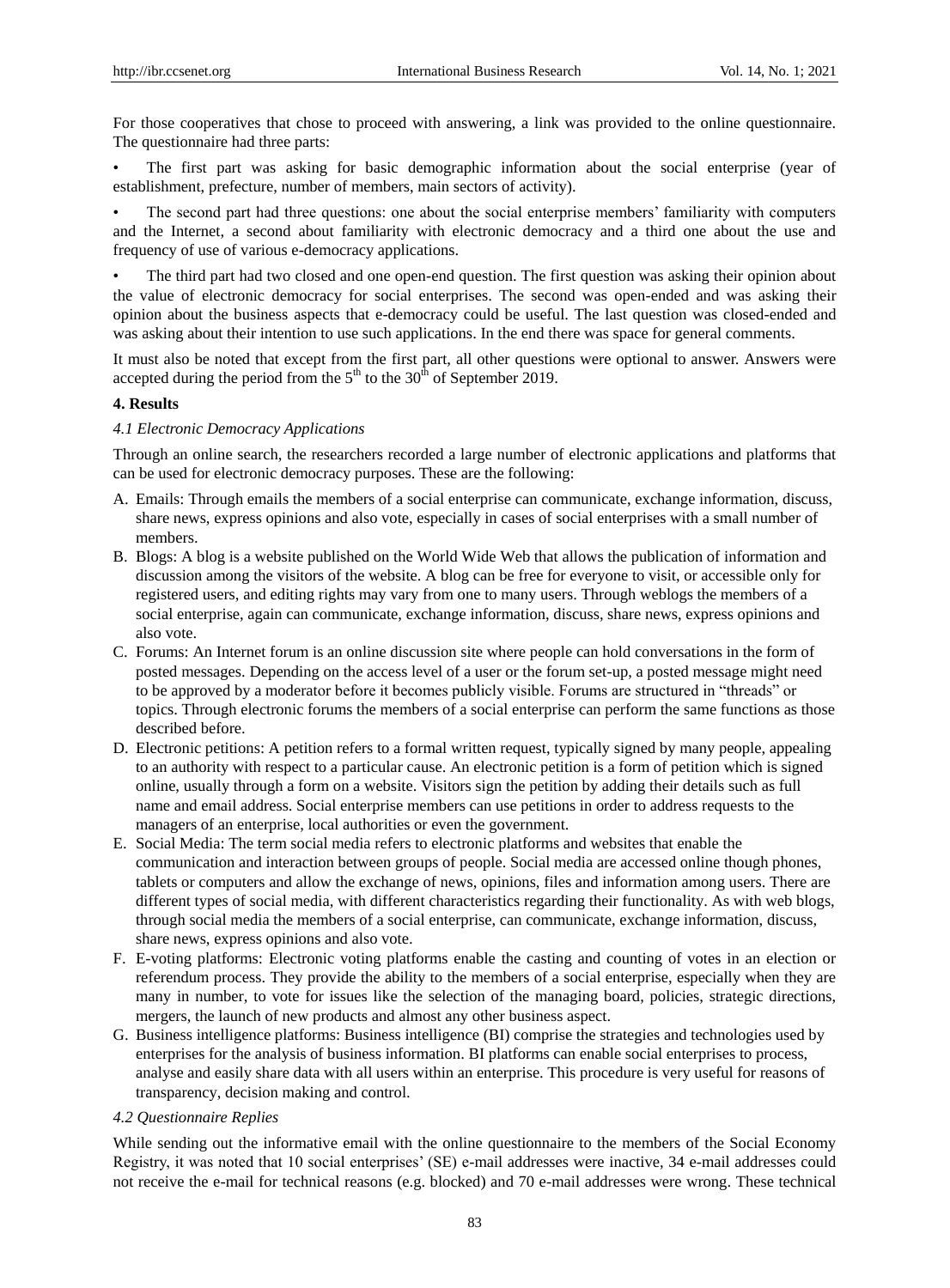problems reduced the sample to 1350 SEs. The answers that were received were 64, which gives a generally low response rate of 4.7%. However, low response rates in such surveys in not uncommon. Below is a presentation of the responses that were received.

# 4.2.1 Demographics

The first question was asking about the SE's year of establishment. Answers are presented in Table and Diagram 1.

Table and Diagram 1. SE Year of Establishment

| Year of Establishment |                |  |  |  |
|-----------------------|----------------|--|--|--|
| 2005                  | 1              |  |  |  |
| 2007                  |                |  |  |  |
| 2012                  | 5              |  |  |  |
| 2013                  | $\mathfrak{2}$ |  |  |  |
| 2014                  | 6              |  |  |  |
| 2015                  | 6              |  |  |  |
| 2016                  | 6              |  |  |  |
| 2017                  | 13             |  |  |  |
| 2018                  | 16             |  |  |  |
| 2019                  | 8              |  |  |  |
|                       |                |  |  |  |



It is noticed that the oldest SE of the sample was established in 2005 and the newest one on 2019. Most of the SEs were established on 2018 (25%) and 57% of them were established in the last three years. In general, most SEs of the sample are relatively new. Regarding their location in Greece, the results are presented at Table and Diagram 2, on a prefecture level. It is worth noting that Greece is divided in 52 prefectures.

| Table and Diagram 2. SE's Prefecture |  |
|--------------------------------------|--|
|--------------------------------------|--|

| Prefecture   |    |  |  |
|--------------|----|--|--|
| Thessaloniki | 10 |  |  |
| Attiki       | 23 |  |  |
| East Attiki  |    |  |  |
| Achaea       |    |  |  |
| Arcadia      |    |  |  |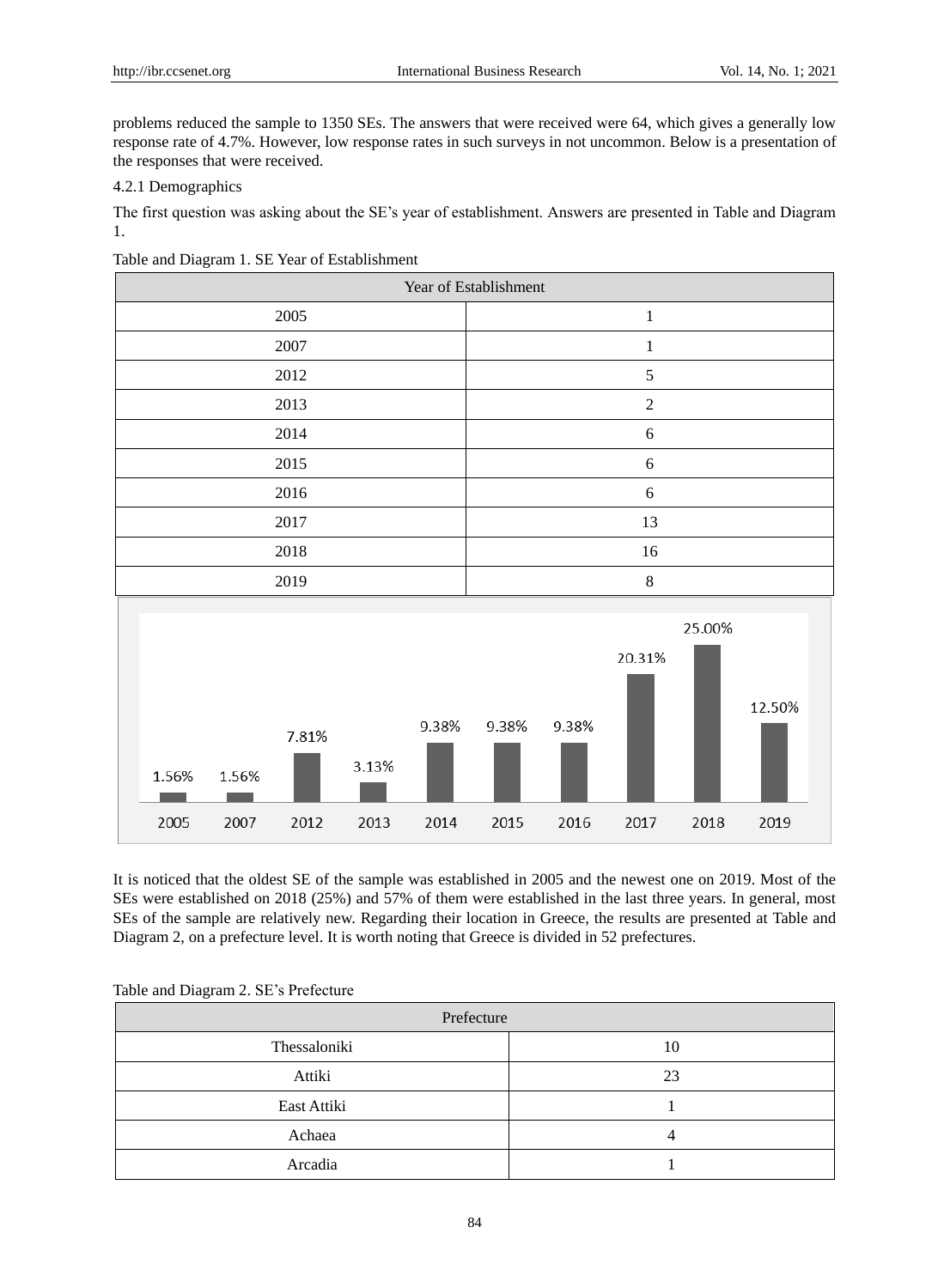16%

**Thessaloniki** 

Attiki

6%

Achaea

2%

East Attiki

3%

Dodecanese

2% 2%

Arcadia Boeotia 2% 2%

Evros

Imathia

3%

Herakleion

| $\textbf{Boeotia}$ | $\mathbf 1$    |
|--------------------|----------------|
| Dodecanese         | $\sqrt{2}$     |
| Evros              | $\mathbf 1$    |
| Imathia            | $\mathbf 1$    |
| Herakleion         | $\sqrt{2}$     |
| $\rm Ilia$         | $\mathbf 1$    |
| Kavala             | $\mathbf 1$    |
| Corinthia          | $\mathbf 1$    |
| Cyclades           | $\mathbf 1$    |
| Corfu              | $\mathbf 1$    |
| Larisa             | $\overline{2}$ |
| Magnesia           | $\overline{3}$ |
| $\hbox{ Messinia}$ | $\overline{2}$ |
| Pieria             | $\mathbf 1$    |
| Rethymno           | $\mathbf 1$    |
| Rhodope            | $\mathbf 1$    |
| Trikala            | $\mathbf 1$    |
| Phthiotis          | $\mathbf 1$    |
| Chania             | $\mathbf 1$    |
| 36%                |                |

Answers were received from SEs from 24 different prefectures, which gives a coverage percentage of 46%. In accordance to the national distribution of the population, most of the SEs that replied were from Attiki (35%) and 15% from the prefecture of Thessaloniki. The number of members in each SE in presented in Table and Diagram 3.

2% 2% 2% 2%

kavala

 $\mathop{=}^{\mathbf{G}}$ 

5% 3%

> Magnesia Messinia

2%

Corfu

Larisa

Cyclades

Corinthia

3%

2% 2% 2% 2% 2%

Rhodope<br>Trikala

Rethymno

Pieria

2%

Chania

Phthiotis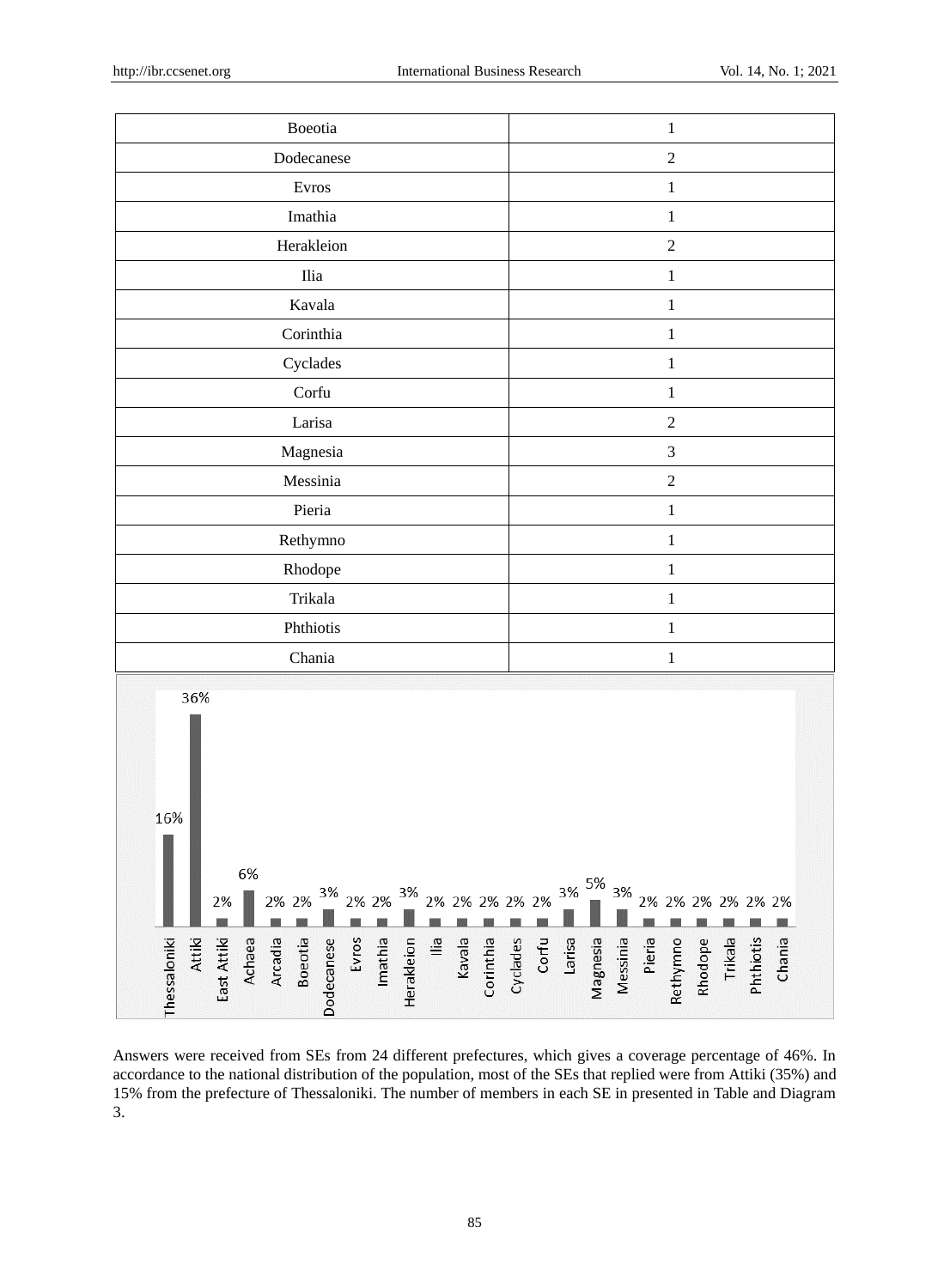| Number of members |    |  |  |  |
|-------------------|----|--|--|--|
| 3                 |    |  |  |  |
| 4                 |    |  |  |  |
|                   | 40 |  |  |  |
| 6                 | 4  |  |  |  |
|                   | っ  |  |  |  |
| 8                 |    |  |  |  |
| $10-20$           | 6  |  |  |  |
| $20 - 50$         | ∍  |  |  |  |
| $50+$             |    |  |  |  |

Table and Diagram 3. Number of Members



The minimum number of members was 3 and the maximum was 420. Most of the SEs had 5 members (62,50%) and the second largest percentage was SEs with 10 to 20 members (9,38%). The SEs main economic activities are presented in Table and Diagram 3. The categorization of economic activities used is the International Standard Industrial Classification of Economic Activities (ISIC) (Revision 4-2008), which is also the same with the classification used by the European Union (Statistical Classification of Economic Activities in the European Community, Rev. 2-2008-NACE).

| Table and Diagram 4. Main Economic Activity |  |  |  |
|---------------------------------------------|--|--|--|
|---------------------------------------------|--|--|--|

| Main economic activities |                                                                      |    |  |
|--------------------------|----------------------------------------------------------------------|----|--|
| А.                       | Agriculture, forestry and fishing                                    |    |  |
| Β.                       | Mining and quarrying                                                 |    |  |
| C.                       | Manufacturing                                                        | 3  |  |
| D.                       | Electricity, gas, steam and air conditioning supply                  |    |  |
| Ε.                       | Water supply; sewerage; waste management and remediation activities  |    |  |
| F.                       | Construction                                                         |    |  |
| G.                       | Wholesale and retail trade; repair of motor vehicles and motorcycles | 11 |  |
| Н.                       | Transporting and storage                                             |    |  |
|                          | Accommodation and food service activities                            |    |  |

86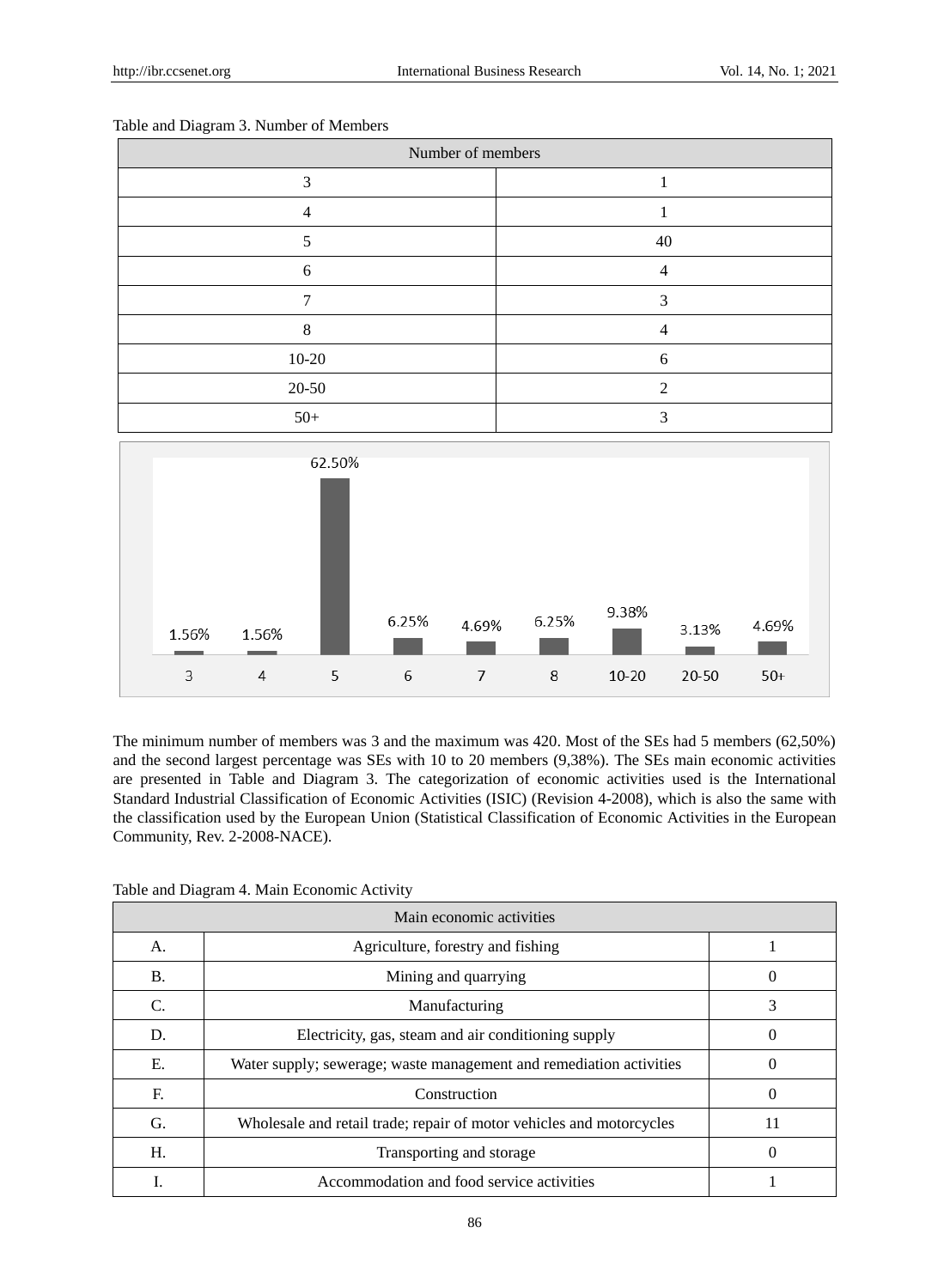| J.    | Information and communication                                 | 6        |
|-------|---------------------------------------------------------------|----------|
| Κ.    | Financial and insurance activities                            | $\theta$ |
| L.    | Real estate activities                                        | 0        |
| M.    | Legal and accounting activities                               | 7        |
| N.    | Administrative and support service activities                 |          |
| O.    | Public administration and defence; compulsory social security | 0        |
| P.    | Education                                                     | 5        |
| Q.    | Human health and social work activities                       | 5        |
| R.    | Arts, entertainment and recreation                            | 13       |
| S.    | Other services activities                                     |          |
| T.    | Activities of households as employers                         | 0        |
| $U$ . | Activities of extraterritorial organisations and bodies       | 0        |
|       | Other activities                                              |          |



The SEs of the sample were active in 12 out of 21 NACE economic activities. The largest percentage was active in Arts, Entertainment and Recreation (20%) and second was the Wholesale and Retail Trade (17%). The second part of the questionnaire focused on the use of e-democracy by the SEs.

# 4.2.2 Electronic Democracy Use

The first question of the 2<sup>nd</sup> part was asking about the familiarity of the members of the SE with computers and the internet. This question was replied by all the respondents. Results are presented in Table and Diagram 5. This question was replied from all the respondents (64).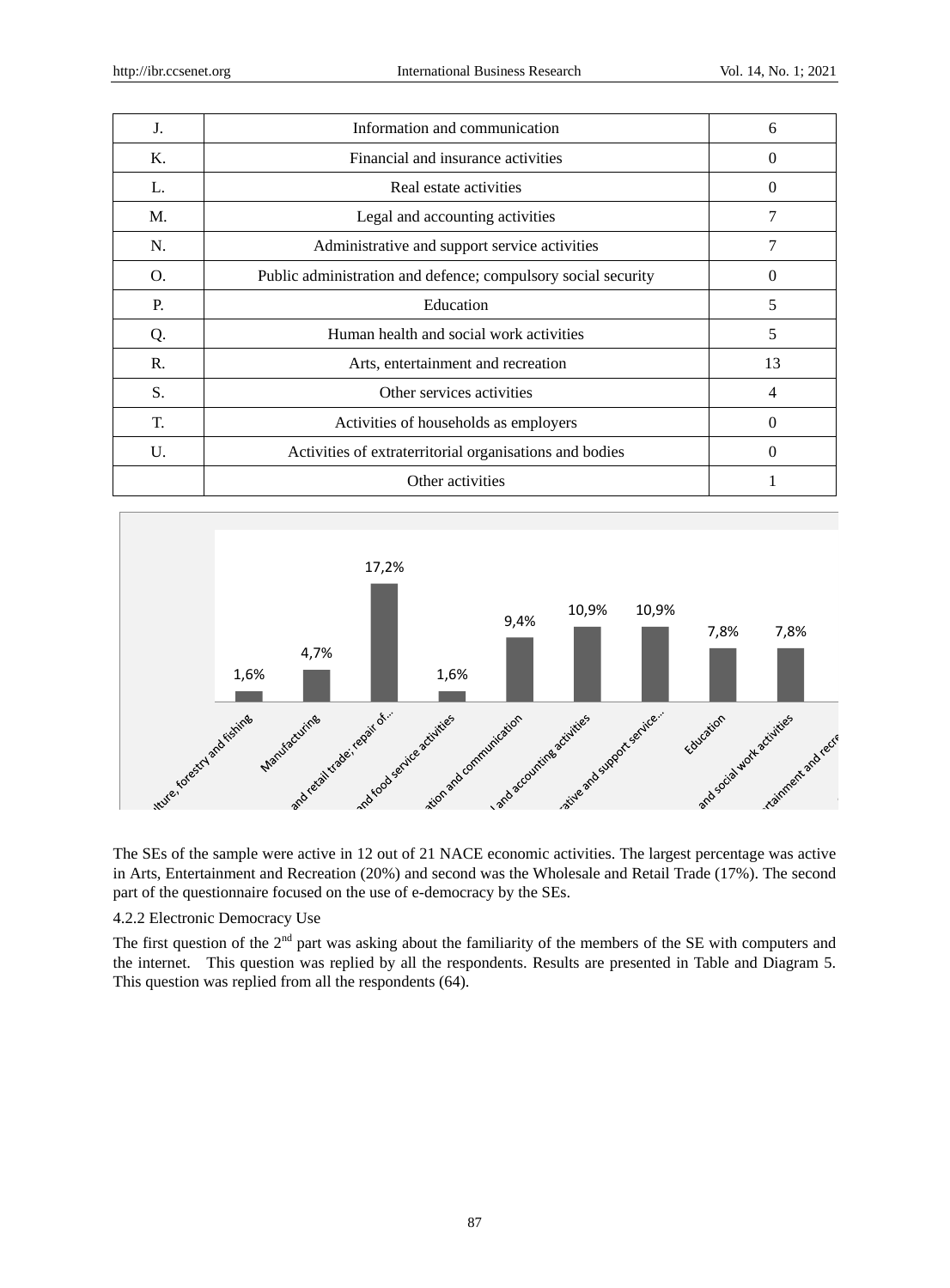| Familiarity with computers and the internet |          |                |           |  |  |  |
|---------------------------------------------|----------|----------------|-----------|--|--|--|
| None                                        |          | $\mathbf{1}$   |           |  |  |  |
| Poor                                        |          | $\overline{2}$ |           |  |  |  |
| Moderate                                    |          | 11             |           |  |  |  |
| Good                                        |          | 26             |           |  |  |  |
| Very Good                                   |          | 24             |           |  |  |  |
| 3.13%<br>1.56%                              | 17.19%   | 40.63%         | 37.50%    |  |  |  |
| Very poor<br>Poor                           | Moderate | Good           | Very Good |  |  |  |

Table and Diagram 5. Familiarity with computers and the internet

From the replies it can me noticed that 37% of the respondents consider that their members have very good with computers and the internet, and 40% good. Only 4% of the respondents considered the members of their SE to have very poor and poor computer skills. The next question was asking about familiarity with the term electronic democracy. Results are presented in Table and Diagram 6. Number of replies was 64.

Table and Diagram 6. Familiarity with the term Electronic Democracy

|                                                | ັ<br>$\checkmark$<br>ັ |          |        |           |  |  |
|------------------------------------------------|------------------------|----------|--------|-----------|--|--|
| Familiarity with the term Electronic Democracy |                        |          |        |           |  |  |
|                                                | Very poor              |          | 10     |           |  |  |
|                                                | Poor                   |          | 15     |           |  |  |
|                                                | Moderate               |          | 22     |           |  |  |
|                                                | Good                   |          | 12     |           |  |  |
|                                                | Very Good              |          | 5      |           |  |  |
| 15.63%                                         | 23.44%                 | 34.38%   | 18.75% | 7.81%     |  |  |
| Very poor                                      | Poor                   | Moderate | Good   | Very Good |  |  |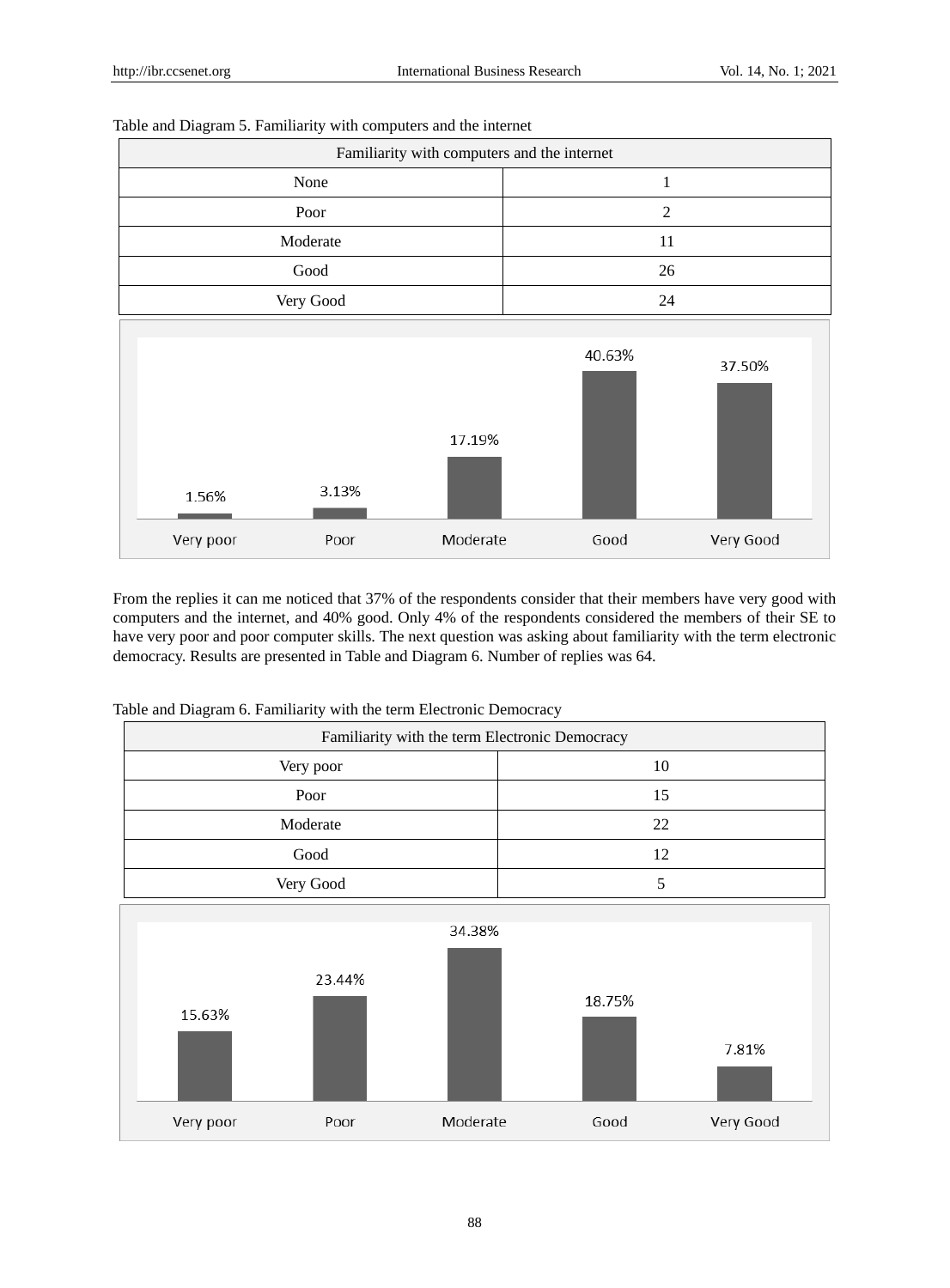The cumulative percentage of respondents with good and very good familiarity is only 26,5%. Most of the respondents replied that they have moderate familiarity (34%), while 15% replied that they are not familiar with the term. Table and Diagram 7 present the results about the use and frequency of use of the electronic democracy applications that were recognised in part 4.1.

| o            |              |              |       | T.              |                |                |                 |
|--------------|--------------|--------------|-------|-----------------|----------------|----------------|-----------------|
|              | Emails       | <b>Blogs</b> | Forum | Electronic      | Social         | Electronic     | <b>Business</b> |
|              |              |              |       | petitions       | media          | voting         | Intelligence    |
|              |              |              |       |                 |                | systems        | systems         |
| Never        | $\mathbf{1}$ | 27           | 10    | 36              | 5              | 36             | 39              |
| Occasionally | 5            | 12           | 15    | 12              | $\overline{7}$ | 10             | 10              |
| Fairly       | 4            | 13           | 22    | 9               | 11             | 9              | 6               |
| Often        | 19           | 5            | 12    | $\overline{4}$  | 19             | $\overline{4}$ | 5               |
| Very Often   | 35           | $\tau$       | 5     | 3               | 22             | 5              | $\overline{4}$  |
| Replies      | 64           | 64           | 64    | 64              | 64             | 64             | 64              |
|              |              |              |       | Percentages (%) |                |                |                 |
| Never        | 1,56         | 42,19        | 15,63 | 56,25           | 7,81           | 56,25          | 60,94           |
| Occasionally | 7,81         | 18,75        | 23,44 | 18,75           | 10,94          | 15,63          | 15,63           |
| Fairly       | 6,25         | 20,31        | 34,38 | 14,06           | 17,19          | 14,06          | 9,38            |
| Often        | 29,69        | 7,81         | 18,75 | 6,25            | 29,69          | 6,25           | 7,81            |
| Very Often   | 54,69        | 10,94        | 7,81  | 4,69            | 34,38          | 7,81           | 6,25            |

| Table and Diagram 7. Use of various Electronic Democracy Applications |
|-----------------------------------------------------------------------|
|-----------------------------------------------------------------------|



From the results it can be observed that some electronic democracy applications are being frequently used while others are not. We can observe frequent use of emails (cumulative percentage of often and very often use of 84,38%) and Social Media (cumulative percentage of often and very often use of 64,07%). Rarer is the use of forums (26,56%) and blogs (18,75%). It can also be noticed that applications that are not used at all by a large percentage of SEs, are BI systems (60.94%), electronic voting (56%), electronic petitions (56%) and blogs (42%).

## 4.2.3 Opinions about Electronic Democracy

The third and last part of the questionnaire was asking the SEs' opinion a) the usefulness of e-democracy, b) the business aspects that e-democracy can be useful and c) the willingness to merge its e-democracy applications in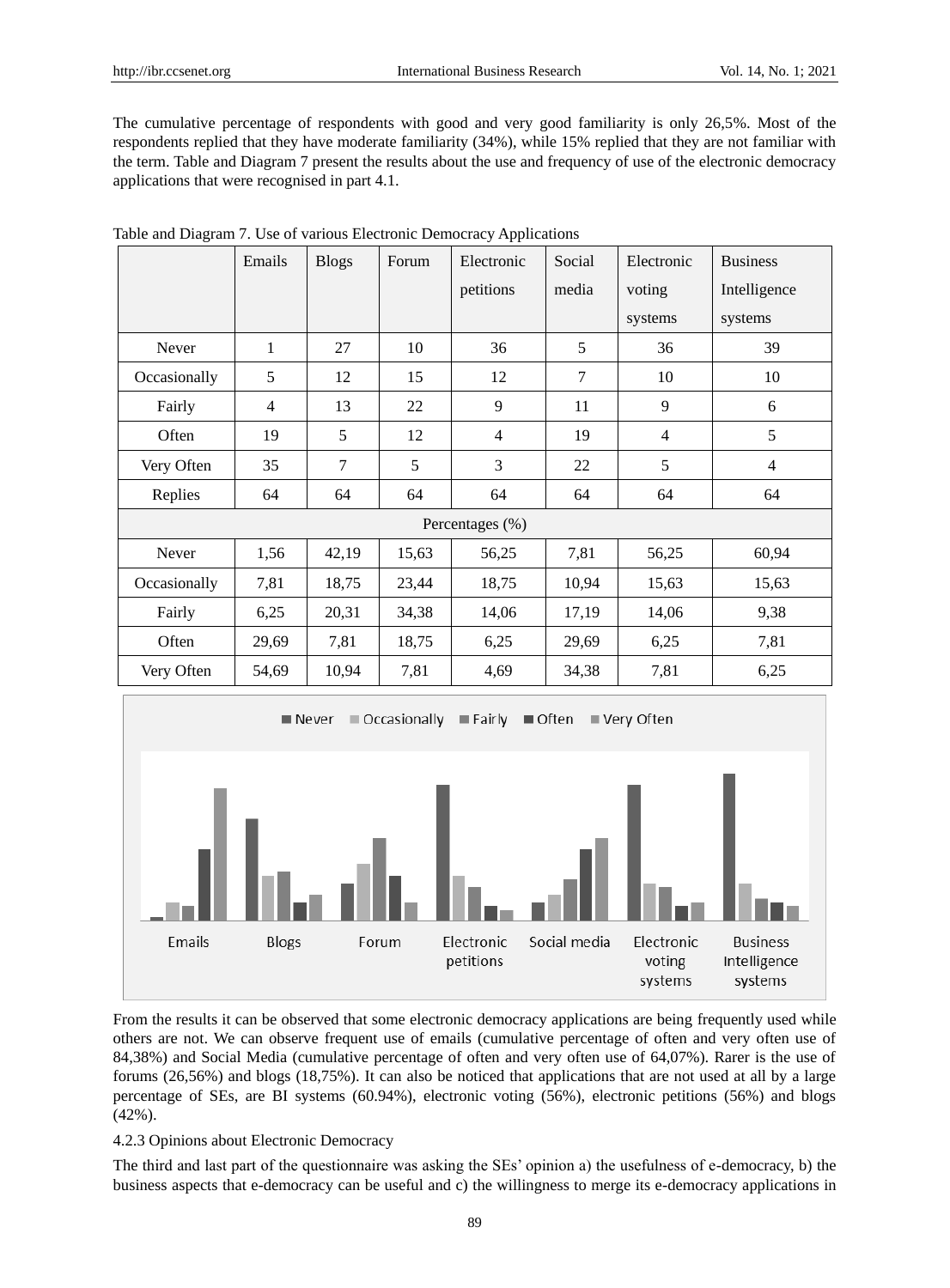the SE's daily activities. The 62 replies that were received in the first question are presented in Table and Diagram 8.

| Table and Diagram 8. Usefulness of e-democracy |  |  |  |  |
|------------------------------------------------|--|--|--|--|
|------------------------------------------------|--|--|--|--|

| Usefulness of e-democracy            |                   |  |  |  |  |  |  |
|--------------------------------------|-------------------|--|--|--|--|--|--|
| Not at all                           | $\sqrt{2}$        |  |  |  |  |  |  |
| Slightly                             | 3                 |  |  |  |  |  |  |
| Moderately                           | 12                |  |  |  |  |  |  |
| Very                                 | 39                |  |  |  |  |  |  |
| Very much                            | 6                 |  |  |  |  |  |  |
| 19.35%<br>4.84%<br>3.23%             | 62.90%<br>9.68%   |  |  |  |  |  |  |
| Not at all<br>Slightly<br>Moderately | Very much<br>Very |  |  |  |  |  |  |

From the replies we notice that 62% consider e-democracy useful and almost 10% consider it very useful. Only 3% consider e-democracy not useful at all and slightly useful is considered by 4.8%. The second question was open ended and was asking their opinion about the business functions that they consider e-democracy more useful. The results are presented in Table and Diagram 9. The replies received were 50.

| Table and Diagram 9. Business functions that e-democracy can be useful |  |  |  |  |
|------------------------------------------------------------------------|--|--|--|--|
|                                                                        |  |  |  |  |

| Business functions that e-democracy can be useful |                |  |  |  |
|---------------------------------------------------|----------------|--|--|--|
| Decision making                                   | 19             |  |  |  |
| Communication                                     | 3              |  |  |  |
| Management                                        | 7              |  |  |  |
| General operation                                 | 3              |  |  |  |
| Cooperation                                       | $\overline{2}$ |  |  |  |
| Transparency                                      | $\overline{2}$ |  |  |  |
| Relationships with customers                      |                |  |  |  |
| Services offering                                 |                |  |  |  |
| Fighting bureaucracy                              | 3              |  |  |  |
| Taxation                                          | 1              |  |  |  |
| I don't know                                      | 5              |  |  |  |
| None                                              | 3              |  |  |  |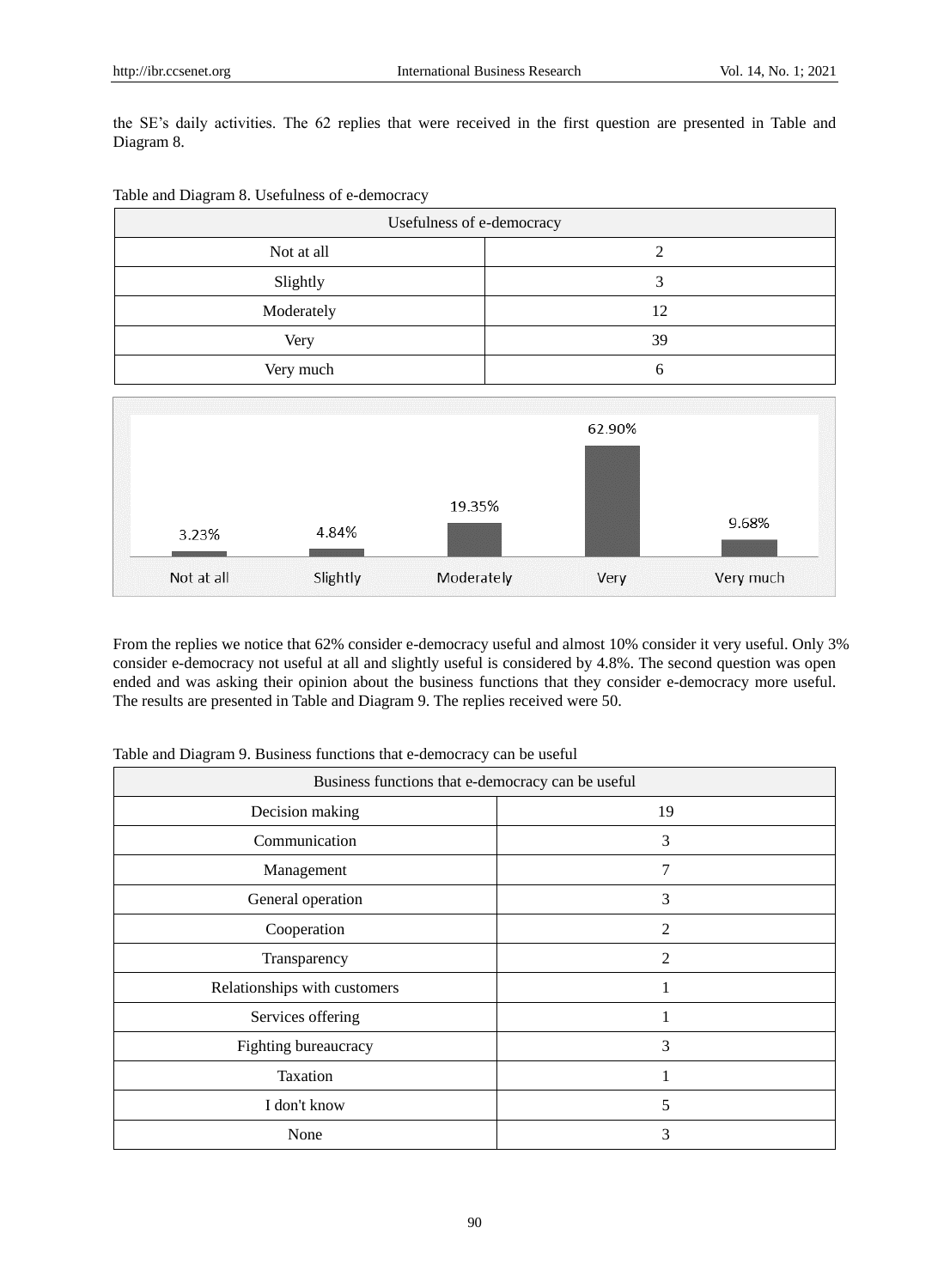

Most of the SEs' representatives replied that they consider e-democracy applications useful in decision making (38%) and in the general management of the SE (14%). Other high-frequency replies were communication between members; the general operation of the enterprise (6%); and minimising bureaucracy (6%). A 10% of the respondents mentioned that they do not know how e-democracy can be useful and 6% did not see any possible value of e-democracy. The last question was closed-ended and asked about their willingness to adopt e-democracy applications in the operation of their enterprise.

| Willingness to try e-democracy applications |           |          |              |           |  |  |
|---------------------------------------------|-----------|----------|--------------|-----------|--|--|
|                                             | None      |          | $\mathbf{1}$ |           |  |  |
|                                             | Low       |          | 3            |           |  |  |
|                                             | Moderate  |          | 16           |           |  |  |
|                                             | High      |          | 33           |           |  |  |
|                                             | Very high |          | 11           |           |  |  |
| 1.56%                                       | 4.69%     | 25.00%   | 51.56%       | 17.19%    |  |  |
| None                                        | Low       | Moderate | High         | Very high |  |  |

Table and Diagram 10. Willingness to try e-democracy applications

The replies show a high willingness to use e-democracy applications by a large percentage of SEs, with a cumulative percentage of high and very high willingness of 68,75%. Only one SE replied that they are not interested in e-democracy at all and 3 expressed low willingness.

At the end of the online questionnaire, respondents were provided with free space for general comments. In total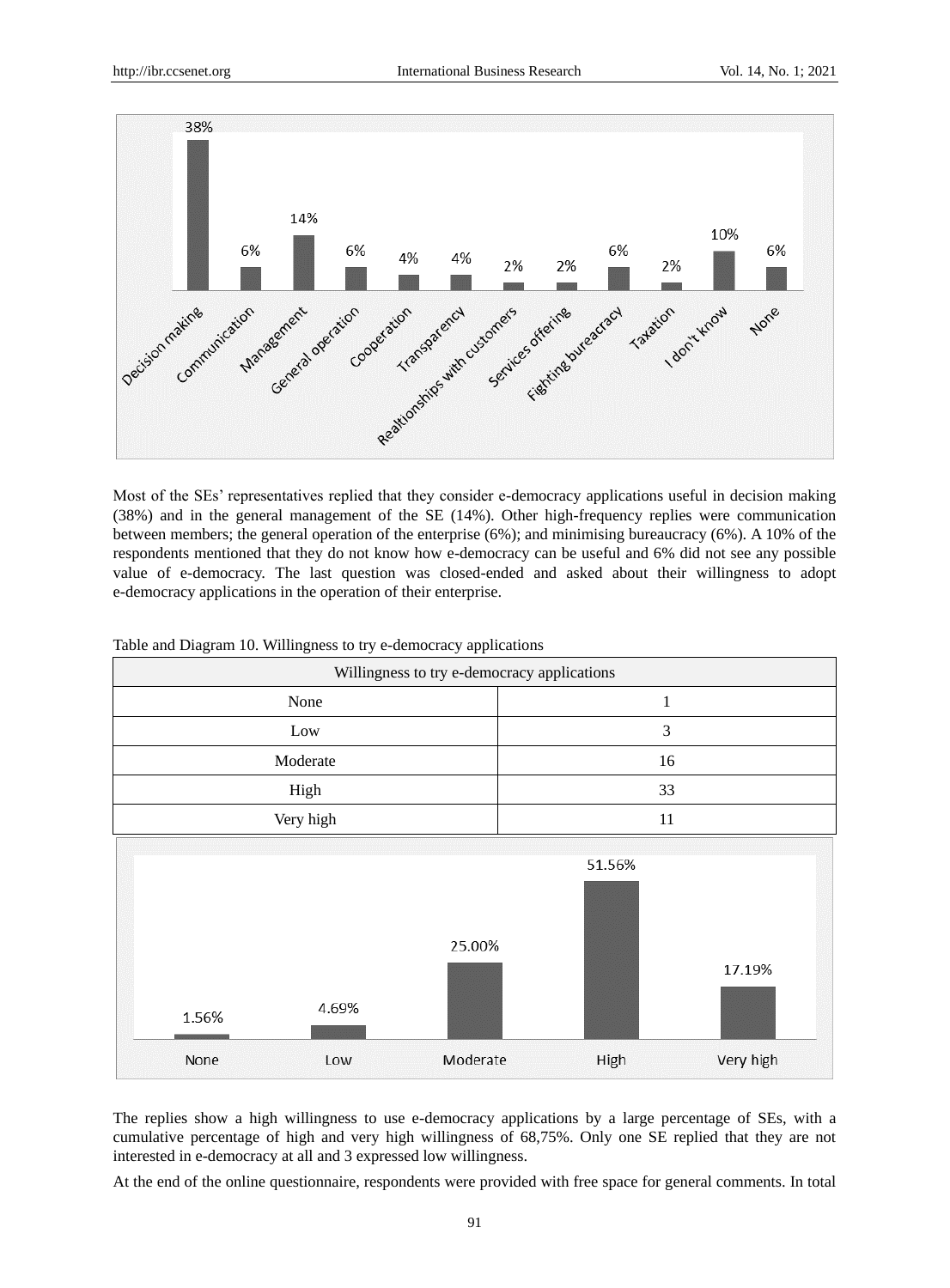20 comments were received and they were the following: 5% was asking for more information about e-democracy, 20% emphasized the importance of live human interaction among the members of the SE, 10% stressed the lack of familiarity with the term e-democracy, 5% was asking from the state to inform SEs about e-democracy, 5% commented on the lack of computer literacy, 10% expressed the willingness to adopt e-democracy applications and 40% gave other irrelevant answers.

#### 4.2.4 Cross Tabulation

A further analysis is to focus on the answers of larger SEs by number of members, since they face more communication and participation challenges and they are more likely to benefit from e-democracy. In this case, as SEs with large number of members, were considered those that had more than 20 members, and they were only 5 in number. The familiarity with computers and the internet varies in their replies (they declared all levels apart from None). Familiarity with the term e-democracy is very low in 4 out of the 5 cases. Regarding e-democracy application use, e-mails are extensively used in all cases, blogs are used only by one SE, forums are used only by one SE, e-petitions are not used at all, social media present moderate and high use, electronic voting is used in just one case, and business intelligence programs use is either none or low. Moreover, 75% consider e-democracy very useful, especially in decision making and 75% would be very willing to try using e-democracy applications.

#### **5. Conclusions**

The current research offers some useful insights on the current use of e-democracy applications by Greek social enterprises. The first research question was asking about the e-democracy applications can be implemented in social enterprises. The online search pointed out a number of applications that can be used for electronic democracy purposes, as emails, blogs, forums, social media, e-petitions, e-voting and business intelligence programs. The second research question was asking about the familiarity of Greek social enterprises with electronic democracy. The cumulative percentage of respondents with good and very good familiarity was only 26%. Most of the respondents replied that they have moderate familiarity (34%), while 38% replied that they were either not or poorly familiar with the term. The third question was asking about the electronic democracy applications that SEs use and their frequency. Greek SEs frequently use only emails and Social Media. Some SEs use forums and blogs, while BI, e-voting, e-petitions use is very limited. The fourth question regarded the opinion of social enterprises about the practical value of e-democracy. From the replies it was noticed that 62% consider e-democracy useful and almost 10% consider it very useful. Only 2% consider e-democracy not useful at all. Most of the SE representatives replied that they consider e-democracy applications useful in decision making (38%) and in the general management of the SE (14%). The last question was asking about the willingness of SEs to adopt e-democracy applications. The replies show a high willingness to use e-democracy applications by a large percentage of SEs, with a cumulative percentage of high and very high willingness of 68,75%. Moreover, 75% of large SEs expressed willingness to adopt e-democracy practices.

The results of the current study are limited by the small response rate; however, as e-democracy practices are generally scarce in other political and economic activities, the researchers suspect that these results are not far from the national averages. Future research aims are to propose an e-democracy plan and apply it in a sample of willing social enterprises, in order to monitor its impact on the SE and its members.

#### **References**

ACE Electoral Knowledge Network. (2015). *E-Voting.* Retrieved from http://aceproject.org/about-en

- Alvarez, M., & Hall, T. (2008). *Electronic Elections: The Perils and Promises of Digital Democracy*. Princeton University Press.
- Council of Europe. (2009). *Recommendation CM/Rec(2009)1 of the Committee of Ministers to member states on electronic democracy (e-democracy)*. Brussels.
- Dunoyer, C. (1830). *Nouveau traité d'économie sociale*. Paris: Sautelet et Cie.
- European Commission, Directorate-General for Internal Market, Industry, Entrepreneurship and SMEs (2019). *Social Economy*. Retrieved from https://ec.europa.eu/growth/sectors/social-economy\_en
- European Commission, Directorate-General for Justice and Consumers. (2018). Democracy and elections. *Special Eurobarometer, 477*.
- European Commission. (2011). *Social Business Initiative: Creating a favourable climate for social enterprises, key stakeholders in the social economy and innovation*. COM (2011) 682. (25.10.2011)

European Commission. (2018). *Mapping Digital Social Innovation: 5 Digital Democracy*. ePaństwo Foundation.